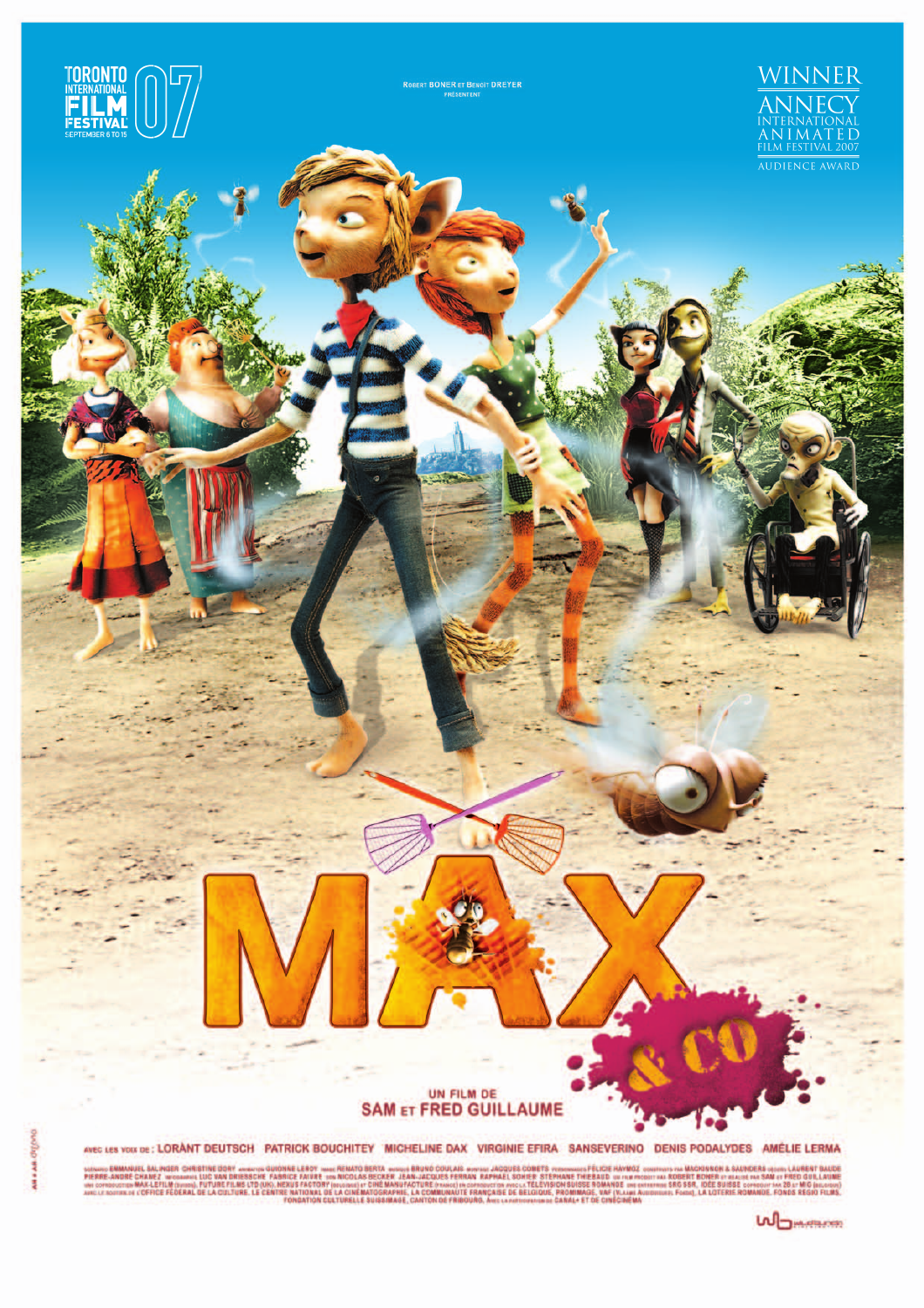



**ROBERT BONER** AND **BENOÎT DREYER** PRESENT



#### A FILM BY **SAM** AND **FRED GUILLAUME**

LENGTH: 1H15 / FORMAT: 1.85 / SOUND: SRD

# **WORLD SALES**  wild bunch

Vincent Maraval **TEL** +33 6 11 91 23 93 vmaraval@wildbunch.eu

Gaël Nouaille **TEL** +33 6 21 23 04 72 gnouaille@wildbunch.eu

Carole Baraton **TEL** +33 6 20 36 77 72 cbaraton@wildbunch.eu

Silvia Simonutti **TEL** +33 6 20 74 95 08 ssimonutti@wildbunch.eu

**TORONTO OFFICE** Sutton Place Hotel, Apt. 606 - 955 Bay Street - Toronto

**PARIS OFFICE** 99 Rue de la Verrerie - 75004 Paris - France **TEL** +33 1 53 01 50 30 **FAX** +33 1 53 01 50 49

## **CANADIAN PRESS IN TORONTO GAT PRODUCTIONS**

Ingrid Hamilton **TEL** +1 416 482 6142 **MOB** +1 416 731 3034 ingrid@gat.ca Charlene Coy charlene@gat.ca

**PLEASE NOTE:** High definition images can be downloaded from the 'press' section of **http://www.wildbunch.biz**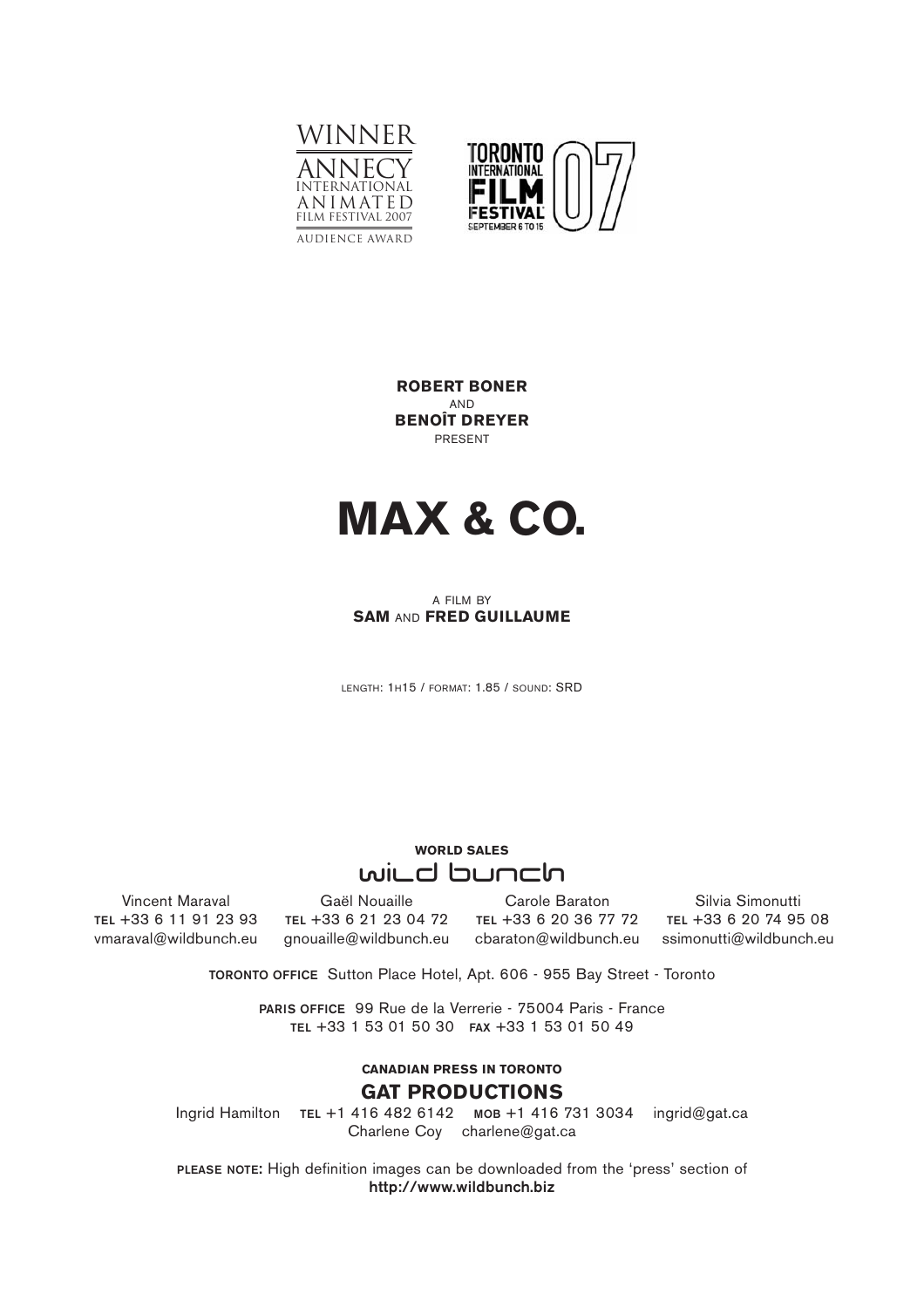#### **SYNOPSIS**

15-year-old Max sets off for Saint-Hilaire in search of his father, the famous troubadour Johnny Bigoude, who disappeared shortly after Max's birth. He is waylaid by Sam, a rascally fairground entertainer, and introduced to the delights of the amazing Fly Swatter Festival. When Max finally gets there, Saint-Hilaire turns out to be the private kingdom of Bzzz & Co., infamous manufacturers of flyswatters, run by the degenerate Rodolfo. Musical virtuoso Max makes a big impression, especially on smart, lovely, resourceful Felicie, who convinces Rodolfo to hire him...

Horrified by Rodolfo's calamitous mismanagement of Bzzz & Co., the shareholders bring in a ruthless new manager, and Martin - an eccentric scientific genius. Draconian measures are imposed: massive redundancies, a ten-fold work rate increase... and a publicity campaign overseen by the golden voiced sorceress Cathy.

The town's carefree way of life is replaced by a harsh new regime - a revolution accompanied by a mysterious plague of flies that signals a series of calamities... Terrible things are afoot, but only Max and Felicie seem to notice.

What secret, sinister work is Martin up to, locked away in his lab?

What are those mysterious lights that shine from the Bzzz & Co. building?

And where is Johnny Bigoude?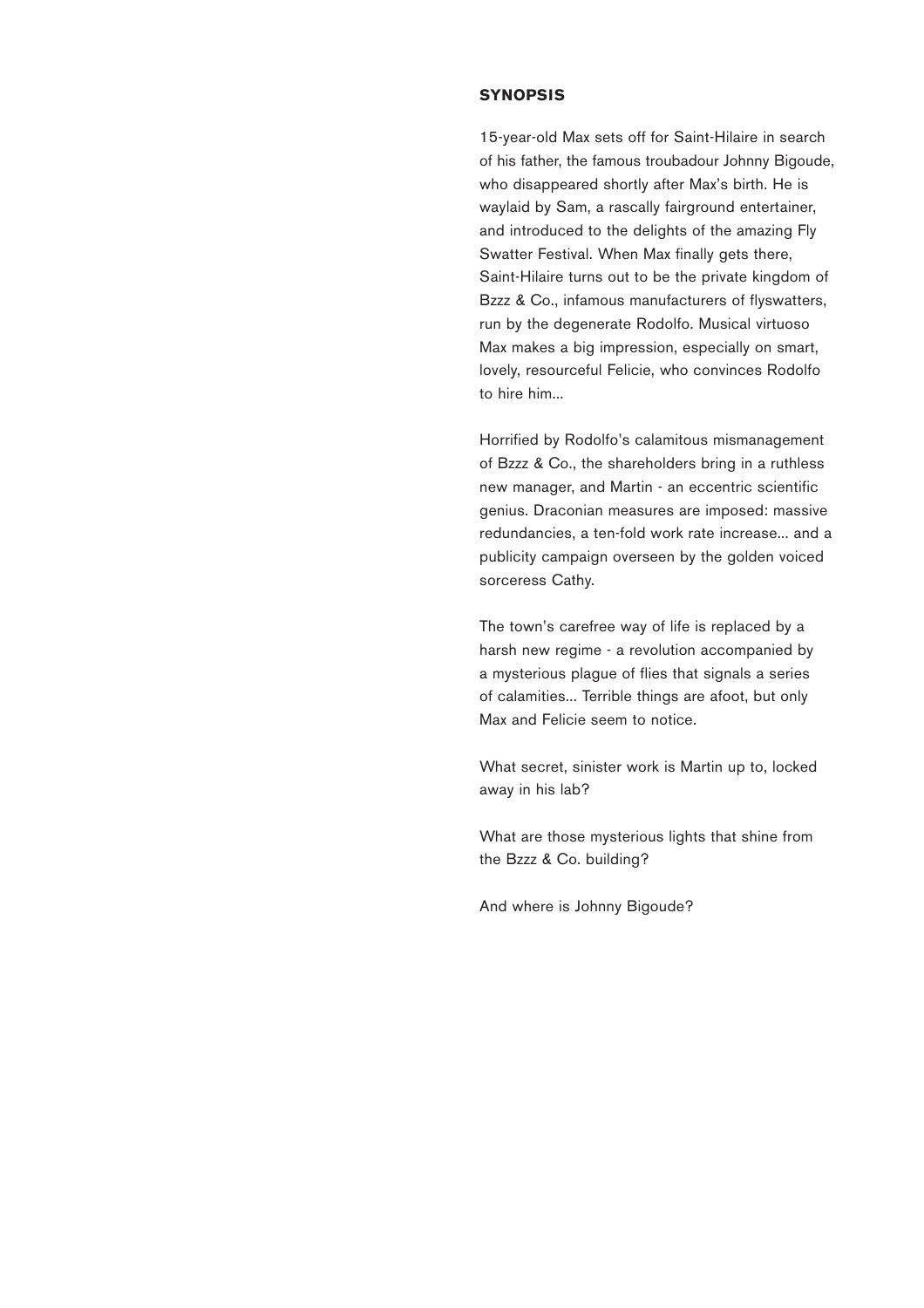## **VOICES**

*Max* Lorànt DEUTSCH

*Roldolfo* Patrick BOUCHITEY *Madame Doudou* Micheline DAX *Katy* Virginie EFIRA Sam SANSEVERINO *Martin* **Denis PODALYDES** *Felicie* Amélie LERMA

#### **CREW**

| DIRECTED BY        | Sam & Fred GUILLAUME            |
|--------------------|---------------------------------|
| <b>SCREENPLAY</b>  | <b>Emmanuel SALLINGER</b>       |
|                    | <b>Christine DORY</b>           |
| ANIMATION DIRECTOR | Guionne LEROY                   |
| DP                 | <b>Renato BERTA</b>             |
| <b>MUSIC</b>       | <b>Bruno COULAIS</b>            |
| EDITOR             | Jacques COMETS                  |
| CHARACTER DESIGN   | <b>MACKINNON &amp; SAUNDERS</b> |
| <b>BACKGROUND</b>  | Laurent BAUDE                   |
|                    | Pierre-André CHANEZ             |
| CGI                | Luc Van DRIESSCHE               |
|                    | <b>Fabrice FAIVRE</b>           |
| SOUND              | Nicolas BECKER                  |
|                    | Jean-Jacques FERRAN             |
|                    | Raphaël SOHIER                  |
|                    | Stéphane THIEBAUD               |
| <b>PRODUCER</b>    | <b>Robert BONER</b>             |
| LINE PRODUCER      | <b>Benoît DREYER</b>            |
|                    |                                 |

PRODUCTION MAX-LEFILM (SWITZERLAND) FUTURE FILMS LTD (UK) NEXUS FACTORY (BELGIUM) CINEMANUFACTURE (FRANCE)

MIG (BELGIUM)

IN CO-PRODUCTION WITH LA TELEVISION SUISSE ROMANDE (une entreprise SRG, IDEE SUISSE)

CO-PRODUCTION 2B (BELGIUM)

WITH THE SUPPORT OF L'OFFICE FEDERAL DE LA CULTURE LE CENTRE NATIONAL DE LA CINEMATOGRAPIE LA COMMUNAUTE FRANÇAISE DE BELGIQUE PROMIMAGE VAF (VLAAMS AUDIOVISUEEL FONDS) LA LOTERIE ROMANDE FONDS REGIO FILMS FONDATION CULTURELE SUISSIMAGE CANTON DE FRIBOURG

WITH THE PARTICIPATION OF **CANAL+** CINECINEMA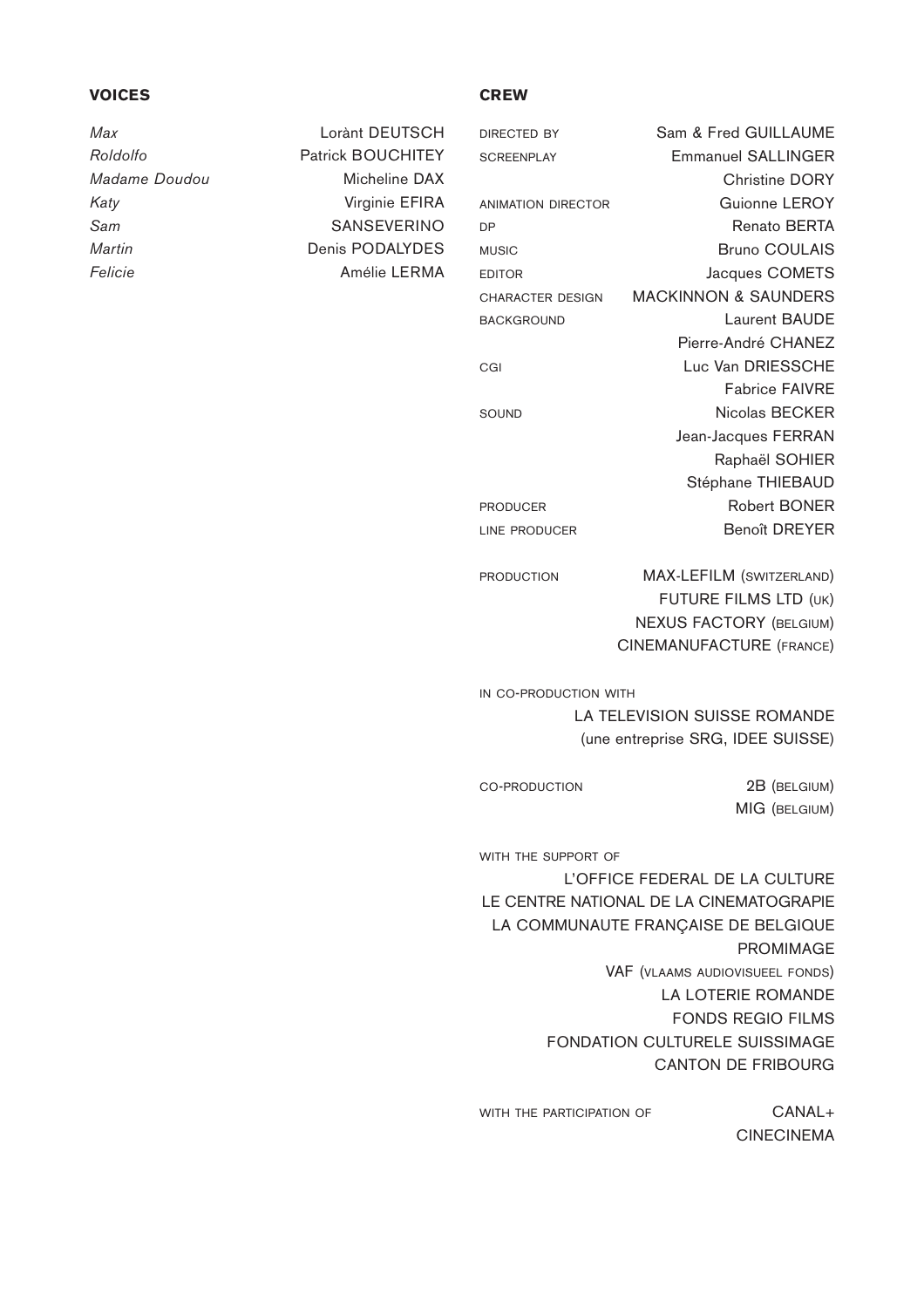### **INTERVIEWS**

MAX & CO. is an adventure started by two young directors, Samuel and Frédéric Guillaume, and backed by Benoît Dreyer, one of their friends, who decided to take on the executive production of what began life as a twenty-minute short. This adventure took off when they crossed paths with producer Robert Boner. Seduced by their tenacity and enthusiasm, he invested in the project and brought it closer to the world of non-animated feature fiction - a world very familiar to him. He hired several names from the industry, giving them all decisive roles in the production: Renato Berta as cinematographer, Jacques Comets as editor, Christine Dory and Emmanuel Sallinger for the screenplay and Bruno Coulais for music. Each was very excited at the prospect of working on an animation film for the first time and fully participating in the development of the film.

MAX & CO. became an incredible adventure for the team, demanding the most from each of its participants and pushing them well beyond what they thought they were capable of, while permitting them to go even further in developing their technical and artistic acumen, two things that were intimately linked during the making of this project.

Here the makers of this incredible vision comment on the five-year journey they made in bringing MAX & CO. to the big screen.

### **THE BEGINNINGS: A DECISIVE MEETING**

*Frédéric Guillaume*: With Samuel, we started by filming animation shorts. Personally, I was more interested in illustration, in everything that had to do with the graphics. Samuel had already put a few romantic films together as a teenager and wanted to go into filmmaking. We didn't start with the intention of creating a professional animation career out of this, we had just finished our first film to get into an art school, then we just wanted to keep going, together, supported by Benoît, who encouraged us and helped us structure our projects better.

*Benoît Dreyer*: After our studies, we each took separate paths: I went to HEC while Frédéric and Samuel were orienting themselves towards more artistic careers. When I attended the screening of their short film, they were in debt and didn't know how to move forward, how to really live of this line of work. Initially I saw this collaboration as a challenge, a practical exercise of what I had been learning at the time. We put together a business plan to finance a studio, equip it with material and to find funds to allow us to develop certain technologies, then we immediately started creating short films and adverts. Shortly after, we started putting together the idea of doing a medium length short of about twenty minutes, which would get us closer to a full length feature, and, in 2002, when we received our first screenplay, the seed that would grow into MAX & CO., we realised that we needed the help of a real producer. So we went to see Robert, who, when we first met, told us politely, but firmly, to go take a hike.

*Robert Boner*: They came to see me with a script for a short. There was the character Max, an elevator musician; there was a flyswatter factory, and the megalomaniac Rodolfo. All in all, the universe of the story was in place, but the script wasn't developed enough and I did criticise it pretty roundly. At the end of the meeting, I thought I would never see these young filmmakers again, but a few days later, I got an e-mail from them explaining that they had thought about it and decided to get back to work. I thought their work ethic was very constructive, I appreciated their motivation and availability, and, because I liked the feeling and ambiance of the script, I decided to get on board their project. This enterprise proved to be an instant source of intrigue because, due to a series of elements in the story, we had to address issues such as camera placement or character movement... real problems of cinema. It was like a return to the fundamental roots, the real values of this craft, values which we too often pass over, like taking time on the building of a particular layout, or how you cut the film, the movement of actors, or lighting... I was immediately swept away by both their enthusiasm and energy and by the makings of the entire experience, which, though complicated, seemed very promising.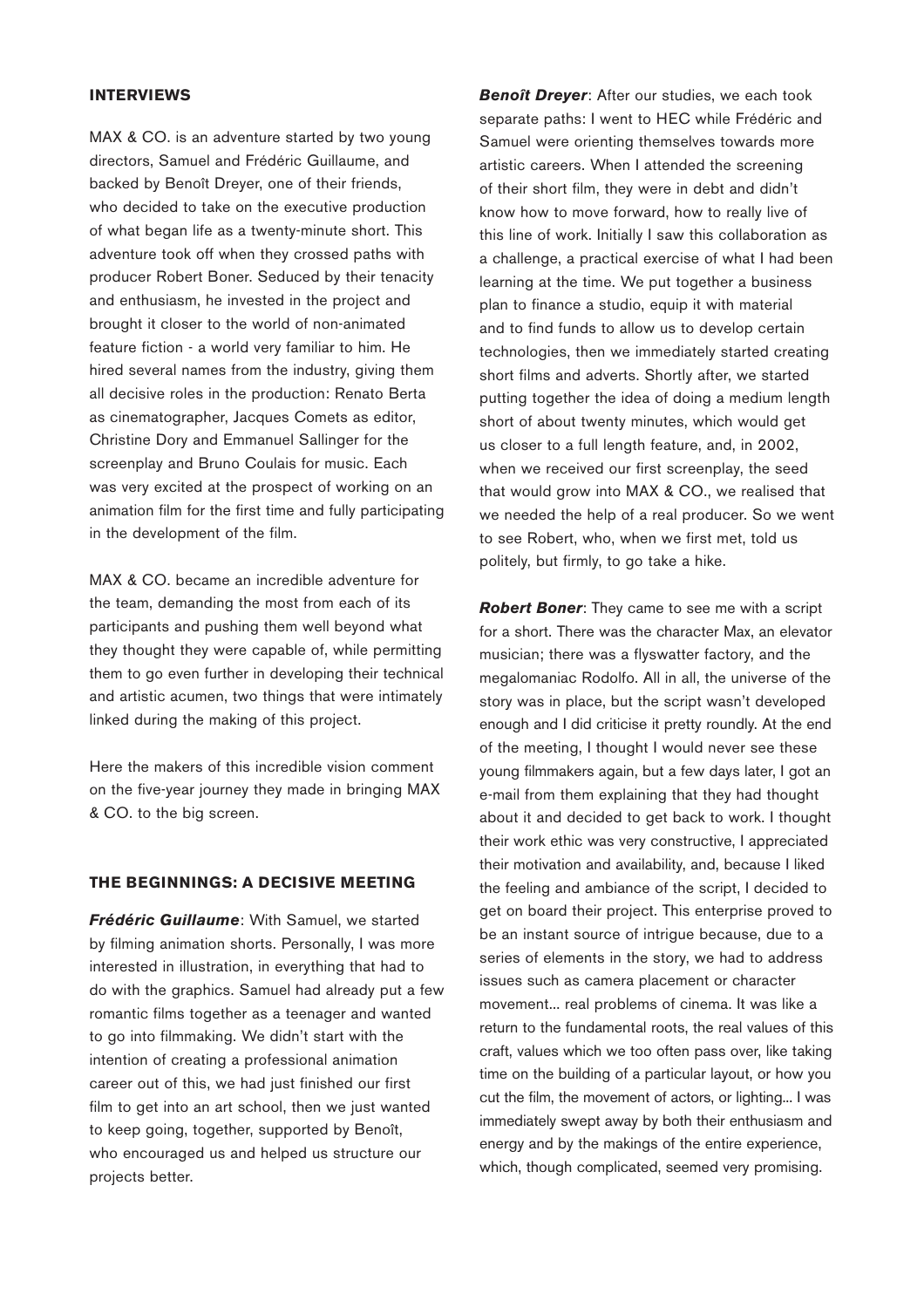# **WRITING THE SCRIPT: FROM CONCEPT TO REALISTIC NARRATIVE**

*Robert*: We quickly arrived at the idea of making a full-length feature for production reasons. When, with Benoît, we started to really dig into the financial side of the project, we realised that in order to make it happen, we would have to go through the traditional circuits for financing the film, something that would be impossible with a twenty-minute project. So we turned to the idea of doing a full-length feature, and entered a new phase in the writing that lasted almost two years. It was a heavy project that took a long time to develop.

**Samuel Guillaume:** So we started, with Frédéric, attacking the writing of the new script, but we immediately ran into a wall while trying to put together the basic outline of the story.

*Frédéric*: We realised that making full-length features isn't just the next step on the ladder, which was the impression we had at the start. It's an entirely different approach to filmmaking.

**Samuel:** We had to send our story to external screenwriters so that they might bring a new energy and fresh approach to the story.

*Robert*: It was crucial that we flesh out the script, make it stronger. One of the notable things that was missing was that Max, who found himself immersed in this unique world, had no goal and we were having difficulty coming up with a general plot. Christine and Emmanuelle suggested that we build the story around a quest for Max's father, which brought an undeniable strength to the story, all while preserving the universe that Samuel and Frédéric had created, specifically the concept of the flyswatter factory, which I think is exceptional.

*Frédéric*: The idea behind the short was more of an allegory; it was more symbolic, more centred on the inner world of a character who has to play music in an elevator. The full-length film is an initiation journey where Max, on his quest for his father, grows from a child into an adult thanks to the many encounters he has along the way.

**Samuel:** We quided Christine and Emmanuel as they worked on the script. I remember one discussion in particular about the magic of the film and how we envisioned it. In the first drafts of the script, they suggested some excessive ideas such as the spontaneous transformation of Madame Doudou into a strawberry. They started by thinking that because it was animation, they could take certain eccentric liberties, try out certain unusual ideas. With Frédéric we saw that we really had to choose how best to orient the film and decided to anchor it with some kind of visual realism. We asked them to write from the position of someone writing a real fiction, as if it were going to be done with real actors. We didn't want a Disney-esque kind of magic, we wanted a kind of mechanical magic that would be original, as we see, for example, during the transformation of Sam's truck, or the wings of the mailman. With the artistic vision in place, and the general plot laid out, we let them work freely and they brought their imagination and talent to the project.

*Robert*: They also brought an absurd element to the script, for instance during the priest's speech at Madame Doudou's funeral, thereby making scenes more entertaining thanks to their command of dialogue.

**Frédéric**: The darkness of the story, the staging of Madame Doudou's death, were also part of the effort of rendering the reality of the story and one to which we paid a lot of attention. I was also struck by how cartoons, notably Disney cartoons, always take pains to avoid death. For me, if death comes up in a script then it shouldn't be hypocritically shied away from. On the contrary, we wanted the disappearance of Madame Doudou to be significant, to be something that would bring the story forward, acting as a transition and a turning point.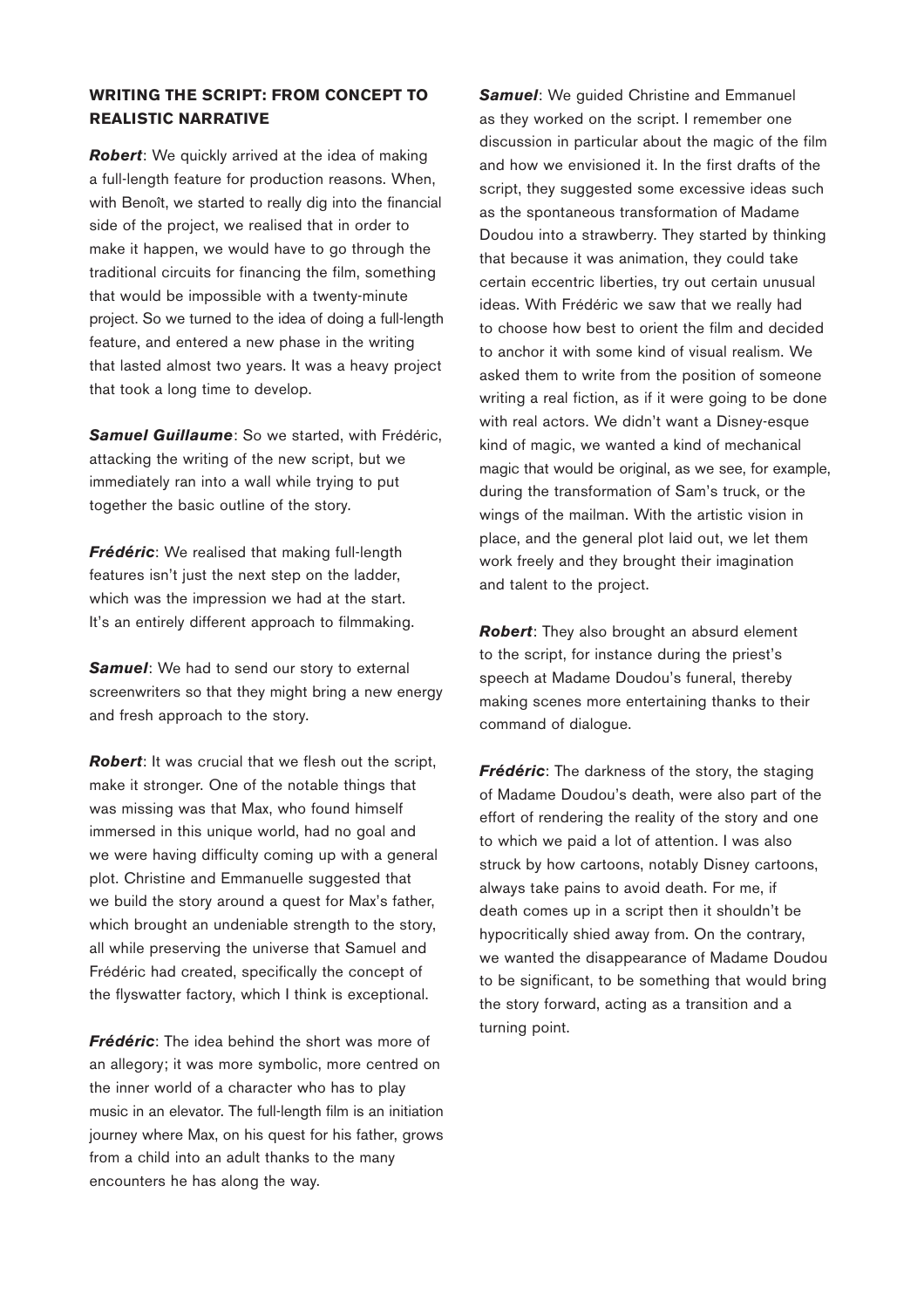## **MORE THAN A JOURNEY: A POLITICAL, SOCIAL & HUMANITARIAN ADVENTURE**

*Frédéric*: At the start, we had the beginnings of a story that was anchored in economics, targeting the relationships between a boss and his workers. We hoped to present a real discussion, without being moralising, on the world of today. A while ago, with Frédéric, we found ourselves at the heart of a village that had been broken by the closing of its factory. Everyone had just been fired. It was an experience that marked us and inspired us. It also came at a time when we were creating our own company, going to see investors, we were coming out of the artistic world to enter into a more industrial one, something that also made an impact on us.

**Benoît**: I was taken with the universe they created in their first film, by the wild industrial landscape surrounding the little cities.

*Jacques Comets: There is a very poignant* sociological and ecological dimension to the film. I was surprised that Samuel and Frédéric were able to succeed in presenting serious subject matter in this way using animation, which was, for me, a medium principally used for fantasy.

*Robert*: I was pleased to be able to go further than the big American studios, to push the idea of the social, ecological fable, and not to shy away from showing its bitter and cynical side. I was troubled by the naïve worker revolt, and, there are very beautiful characters in this story, like Félicie's father, who moves you with his awkwardness.

### **CROSSING OF CULTURES**

*Jacques*: If we always had the feeling of being held together by the uniqueness of Samuel and Frédéric's universe, we were all transported by this project because it immediately became a group effort.

**Samuel:** It's the kind of collective work that Jacques is talking about that made for the specificity of the film. We were surrounded by professionals who came directly from feature fiction, who don't have certain animation tics and who brought their knowledge and skills to the project. They completely invested themselves, far more than what is customary, and moved beyond their territory.

*Renato Berta*: I always hesitate when young directors ask me to work on their films because they can lack experience. Here, because it was also my first time working on animation film, it reduced the gap between us. Nevertheless, I still wasn't convinced by Robert's proposition until I met Samuel and Frédéric. They told me their intentions and I was convinced. Actually, I was convinced by their questions. They had never really been confronted by a full-length feature and I had visual experience, a mastery of the relationships between sequences, between different shots, much more so than they had. So we talked about the script and I embarked on this adventure almost without realising, by suggesting backgrounds that would have to be built completely.

*Jacques*: The film was always in perpetual movement; there was no ownership of ideas. What immediately interested me in the project was the fact that it was still a work in progress when I joined the team. Therefore, contrary to what I normally have to do, I had to find solutions at the beginning, and, working under certain limitations, build the film working only from drawings. It was incredible and very motivating to be able to participate in the writing of the narrative in this way.

**Renato**: The other thing that attracted me to the project was the fact that we had to invent everything. We had to create an entire universe, structure the story and participate fully in its evolution. We started pragmatically, element by element. It was impressive to start from absolutely nothing and then create everything, basing everything on the ideas imagined by Samuel and Frédéric. It was a passionate experience on this level. I was able to take a more general, completely visual approach, which goes far beyond my work as a camera operator, which logically consists of organising images based on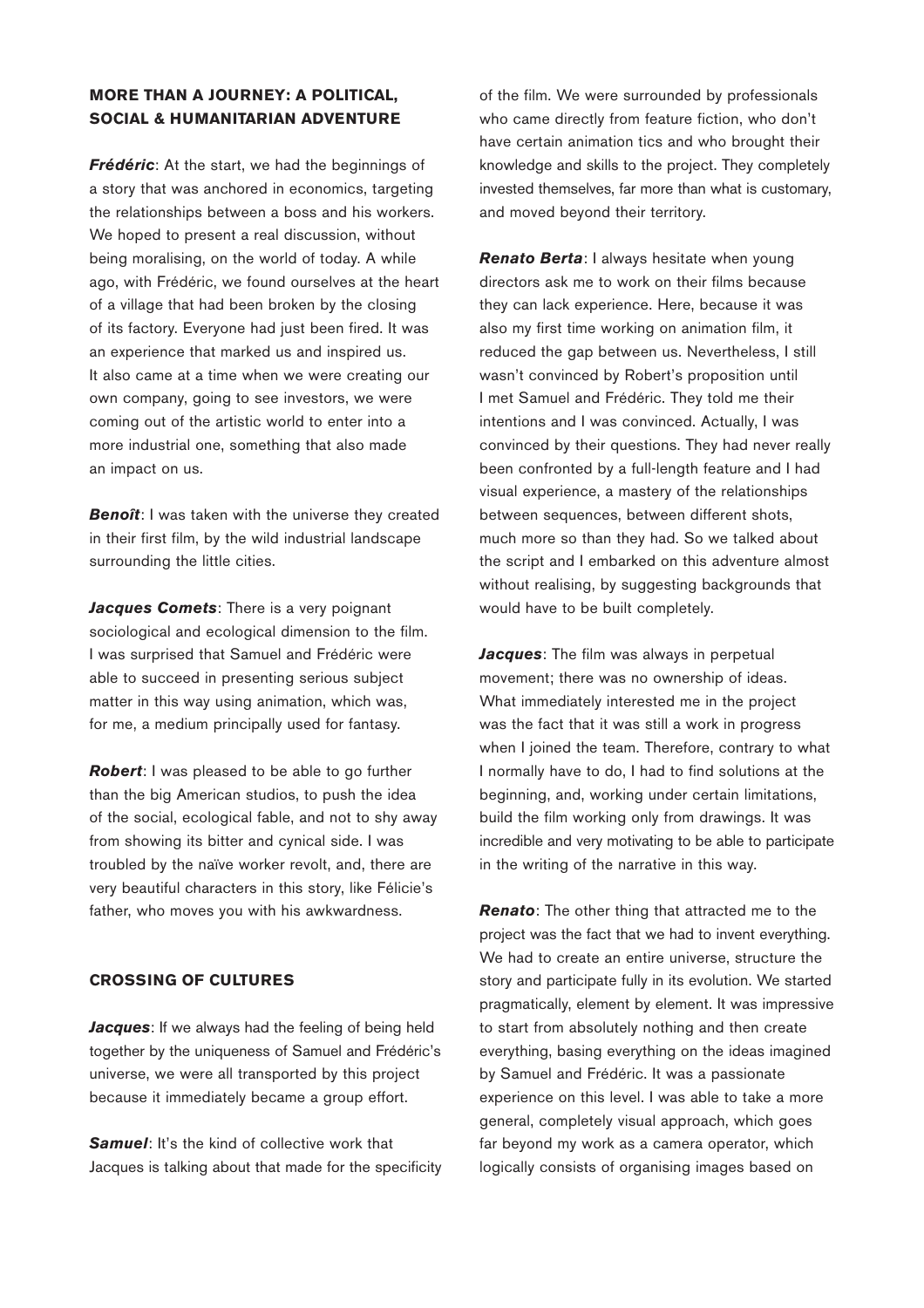what is given to you. Here I was able to participate in the actual creation of the work.

*Jacques*: The time we were able to have thinking about the interplay between the editing and the writing was particularly enriching. It was around these collective exchanges that we took on important cinematographic problems such as how to frame the character acting. For the actor to have character, they need to be framed in a certain way. For example, with Renato, we would make an outline and together we would choose which were the best takes. Renato reworked the framing, changed the shot order, then, when I would integrate the new scene into the work, the character's acting was much more accurate.

*Frédéric*: There was also cultural crossover between people from different countries. Meeting with the British team proved decisive for the project, they had a very different, precise approach.

## **NEW TECHNOLOGIES FOR CREATIVE LIBERTY**

**Benoît**: Even if we had the same teams, the same doll supplier, the same person to collaborate with on making sets and props and the same staff of animators, we would still have had only half of the budget of a CHICKEN RUN or WALLACE & GROMIT: THE CURSE OF THE WERE-RABBIT. So, at a certain point, we had to create productivity, notably in our ability to produce and output frames. With Robert, we were adamant that we would give as much time as possible to the animators and that above all, we wouldn't put them in the situation of having to wait for a motion control operator to stage a movement, or for lighting. In order for the teams to be more productive, we had to optimise their ability to work, hence the necessity of pre-preparing the sets using computer programs. We developed various tools, but principally, we put together a program that would be able to calculate and reproduce changes made in the movement of the camera, light sources, framing, image transformations and to be able to reorder sequences on the timeline and manage the entire network of sets at the same time. We also built cranes: tools

that we invented with a studio by fleshing out a research program developed by a team of engineers, 7 in all, who worked on the software.

*Jacques*: What impressed me was that the heart of this very technological world, technology never seemed to impose itself or overshadow the rest.

*Benoît:* With these tools, we were able to prepare the film. When Renato, for example, came onto a set, all he had to do was call up his notes on one of the servers, notes that were all included in the editing. He was therefore able to set up the lighting with a much lighter crew and work much faster.

**Robert**: It's one of the things that kept me on board, the desire they had to develop new technologies and modernise the world of animation. I really appreciated this industrial approach, one that ended up reinforcing the cinematographic approach.

*Benoît*: A lot of animation projects get stuck on the rigid problems of fabrication. It's always very complicated to build the sets and props, to light them and camera movement is always frame by frame which is painfully tiring, you have to calculate everything and often the team is completely overwhelmed, exhausted by the technological limitations. Today I'm happy to say that we successfully broke through this technical barrier.

## **SCHEDULING & LIGHTING THE STORY: METHODICAL PREPARATION**

**Benoît:** Generally speaking, in animation, you edit the film before the actual filming so shooting is actually part of the post-production.

*Renato:* We started working together with a program called Sketchup, a 3D modelling program that allows you to build large parts of sequences. Normally used by architects, this program allowed us to virtually position framing, movements of principal characters, and cameras. In this way we were able to organise an approach from the beginning that resulted in a large volume of technically reliable film.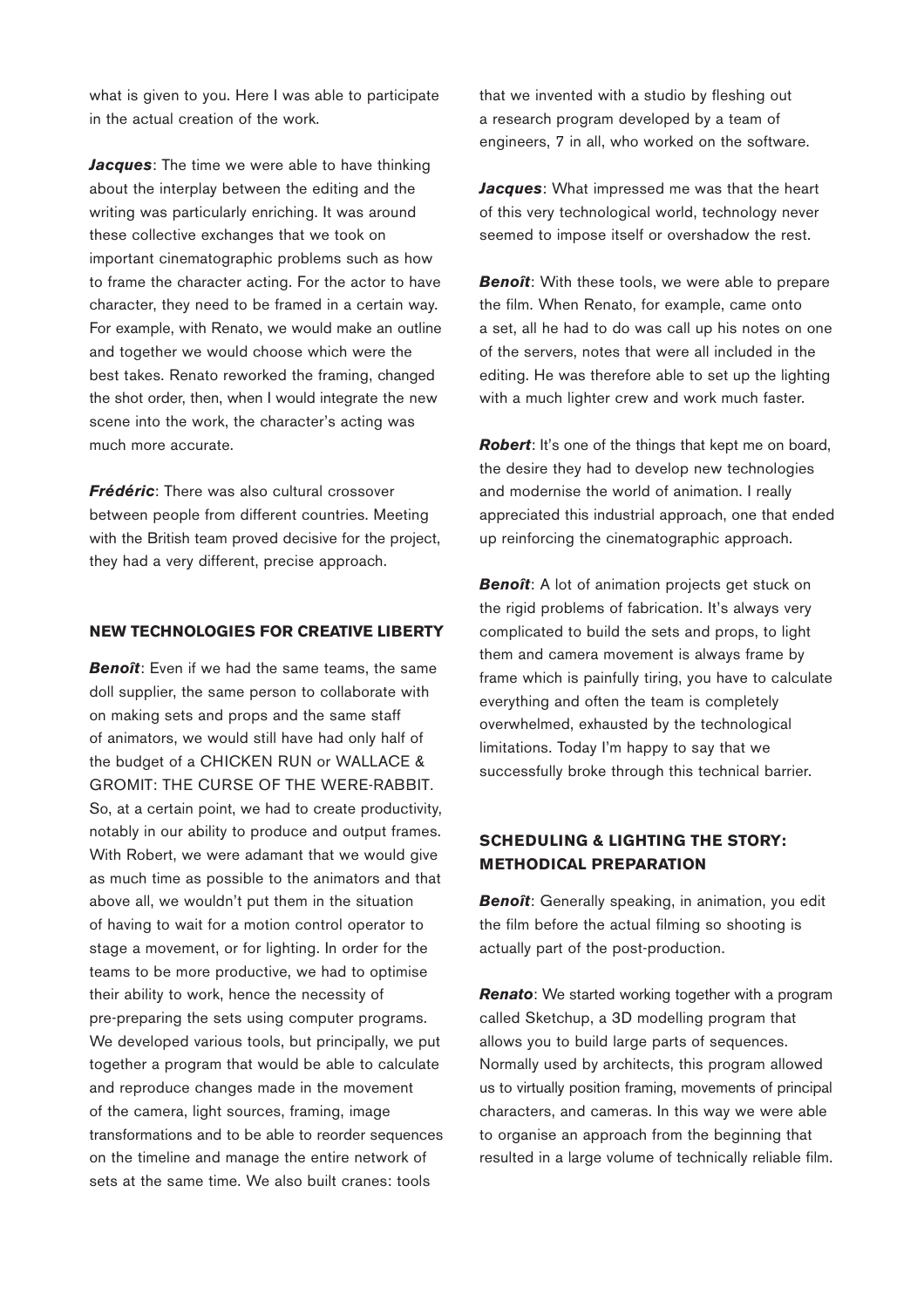*Samuel*: This data was then imported into Maya, a more elaborate 3D program, and treated by a team of three computer graphics designers who refined camera movement and character animation according to sounds and music that we had pre-recorded.

*Renato*: What was incredible was that the film already existed on Maya, it was edited, well timed with the dialogue, all the camera movements were predefined, all that was left to do was create the sets and characters for what already existed.

*Frédéric*: Every shot was then imported into FinalCut Pro so that we could use them as Animatic rushes, an outline, a kind of frame arrangement that we used as a reference during the shoot, like a little film of the film itself.

*Renato*: In the end, the most difficult thing was establishing a stability, a continuity between frames taken at different times throughout the day. It was a nightmare stabilising and managing slight variations in the lighting. Because the shots took so long, sometimes taking days or even weeks to complete a single shot on one of the sets, everything depended on the technical difficulty of the animation. Also the wooden sets would sometimes change shape according to changes in room temperature, and these transformations would upset the lighting. The technical work was much more time consuming than actually getting "real" shots.

*Jacques*: For me, taking into account the work rhythm, and the number of sets, the number of animators to manage, my work consisted of following the narrative as we progressed. In order to avoid being bogged down by a succession of problems, we built the film's story well before the shoot, the editing thereby consisting of taking the shots that we had put together on Maya and replacing them with those that we filmed.

# **RENDERING THE STORY & CHARACTERS MORE HUMAN**

*Samuel*: We didn't want to use humans at all, that's why we chose to make the characters animals, but the story was not about animals, it was about humans. That the characters were animals also helped us. When animating humans, the slightest error in movement is blatantly obvious. With animals, we were able to give ourselves a little margin. It's possible to deviate a little bit and concentrate on the characteristics of each animal: the mean toad, the cunning fox, the kind woodchuck, and to use what they actually represent as a vehicle for creating our characters. What we then did with the animators was a lot more interesting because they had to transcribe human gestures and emotions into the body of an animal, which, at the same time, creates a certain distance. The characters also became more human as the script evolved.

*Robert*: I thought it was interesting how in this way, basing the story around animals instead of humans, an animation film, by being more schematic, could become closer a traditional feature.

### **THE BIRTH OF THE FIGURINES**

*Robert*: Samuel and Frédéric started out by making dolls with which we made a teaser. Then, when we had the possibility of entering into a co-production with England, they immediately asked us to make contact with Mackinnon & Saunders. It was a turning point, their help went way beyond the dolls. They really sealed the realism of the script and brought with them exceptional animators creating a quality of ensemble that, at the time, we hadn't yet thought possible.

**Samuel:** At the time, we were stuck, and suddenly, when we saw the first sculpture from Mackinnon & Saunders, we had a renewed drive for the film. We saw a new vision for the film, it took on a new form.

*Robert*: We were inspired to redo a whole series of drawings, everything became possible.

**Samuel:** We had been very limited, and when we saw what they were capable of, we let ourselves go and became much more demanding. We stopped thinking about the technical limitations and really expressed what we wanted to the fullest degree.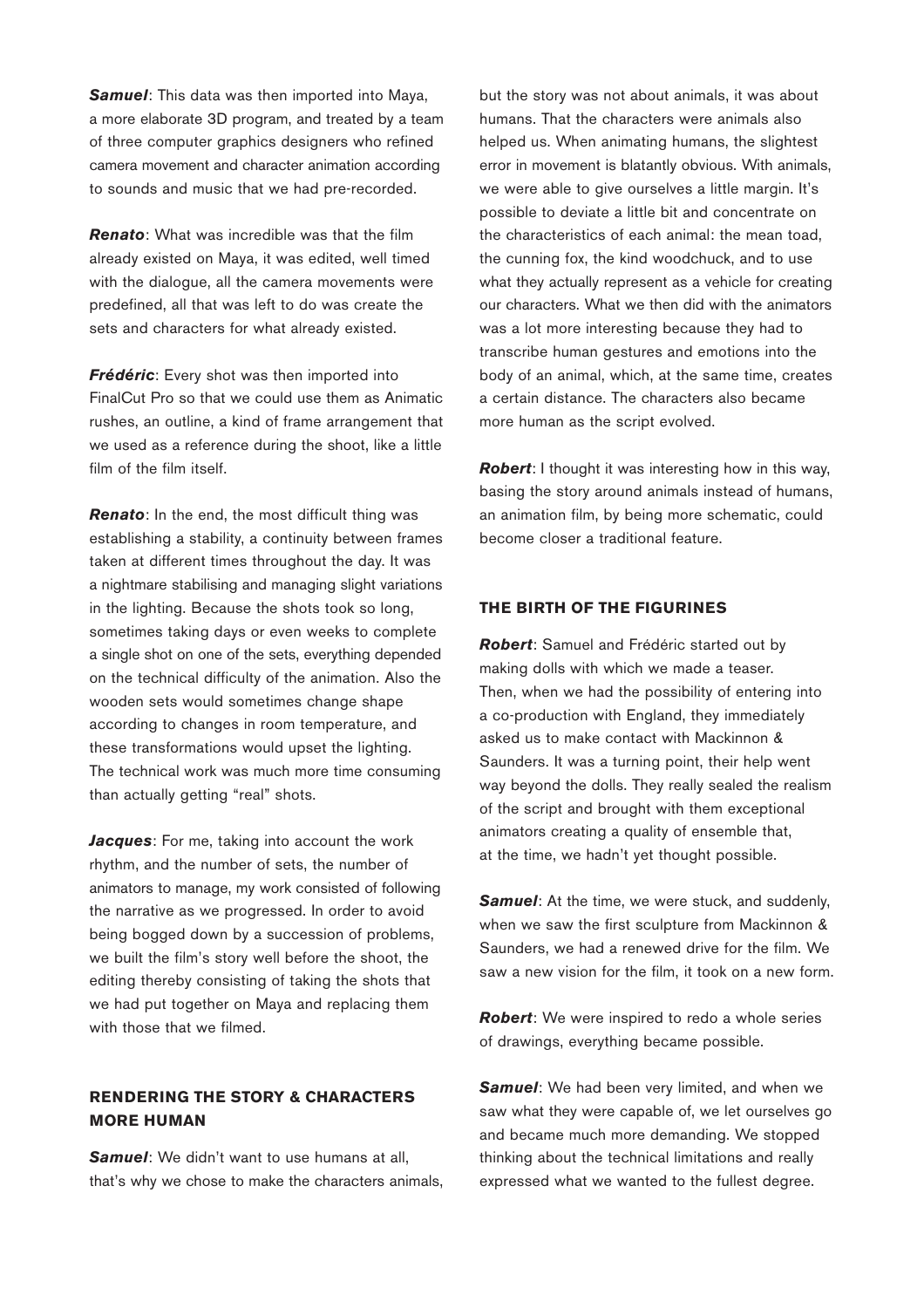**Benoît**: Some 80 people worked on the creation of the figurines. One of them has been a sculptor for 25 years, she knows the material perfectly and continues to master her craft with real joy, a thirst for challenge on certain characters which astonished us. They loved that we asked them to do the impossible, it was incredible.

#### **THE EMOTIONAL POWER OF THE ANIMATION**

*Samuel*: We had 27 animators who divided the sequences, according to their skills and abilities. They weren't each assigned a character; we did castings with the animation director for each sequence according to the scenes and style of scene. Some were clearly better when we were doing an action scene, while others felt more comfortable doing the more intimate scenes, bearing in mind that a good animator can animate both feminine and masculine characters equally well. What was pretty astonishing was that we worked for the first time with real animators that have a lot of experience and they don't let the technical problems stop them. It went well beyond simple manipulation. We had the impression that they really stepped into the shoes of the characters.

*Frédéric*: Like actors, animators need to be reassured and guided, and they asked us a lot of questions to get a feeling of how things should be, they needed real indications of what to do. They spent almost three months on every sequence, in front of their characters - that's a real investment. With Samuel, we had to be convinced, while at the same time, we needed to tell them what to do and show them our enthusiasm. Being in front of an animator without knowing what I really wanted was one of the worst moments for me on this adventure. It is possible to pretend, there is a strong human rapport, which is painful, and at the same time, fascinating.

**Renato**: Personally, I went from set to set according to the different problems we had to resolve and my assistants followed everything on each set, and made sure that everything was going according to plan while interacting with the animators. I was

impressed by their work, the way they study every position, every expression. They film each other to have an idea of how to coordinate a certain movement, find the right rhythm by observation, by scanning the gestures and expressions of the people around them.

#### **THE INFLUENCE OF DUBBING**

**Samuel:** What was impressive was that the visual development of the characters was done before we cast the voices and, when we recorded them, we were surprised to see that, oddly enough, the majority of the actors looked like their characters. Patrick Bouchitey, for example, possessed some of Rodolfo's mannerisms.

*Robert*: To add some realism to the script, we wanted to unite the actors and put them in real situations, as if we were filming a feature fiction, so that they wouldn't be alone in front of a microphone, but really acting in real scenes. This interaction brought a real energy to the story and reinforced the naturalistic side.

**Samuel:** Since they had all recorded the voices together before the shoot, working only from the dialogue, it was particularly constructive for the whole team and definitely for the animators to be able to use their work. We filmed the voice recordings and the animators were therefore able to refine the attitudes and expressions of the characters accordingly.